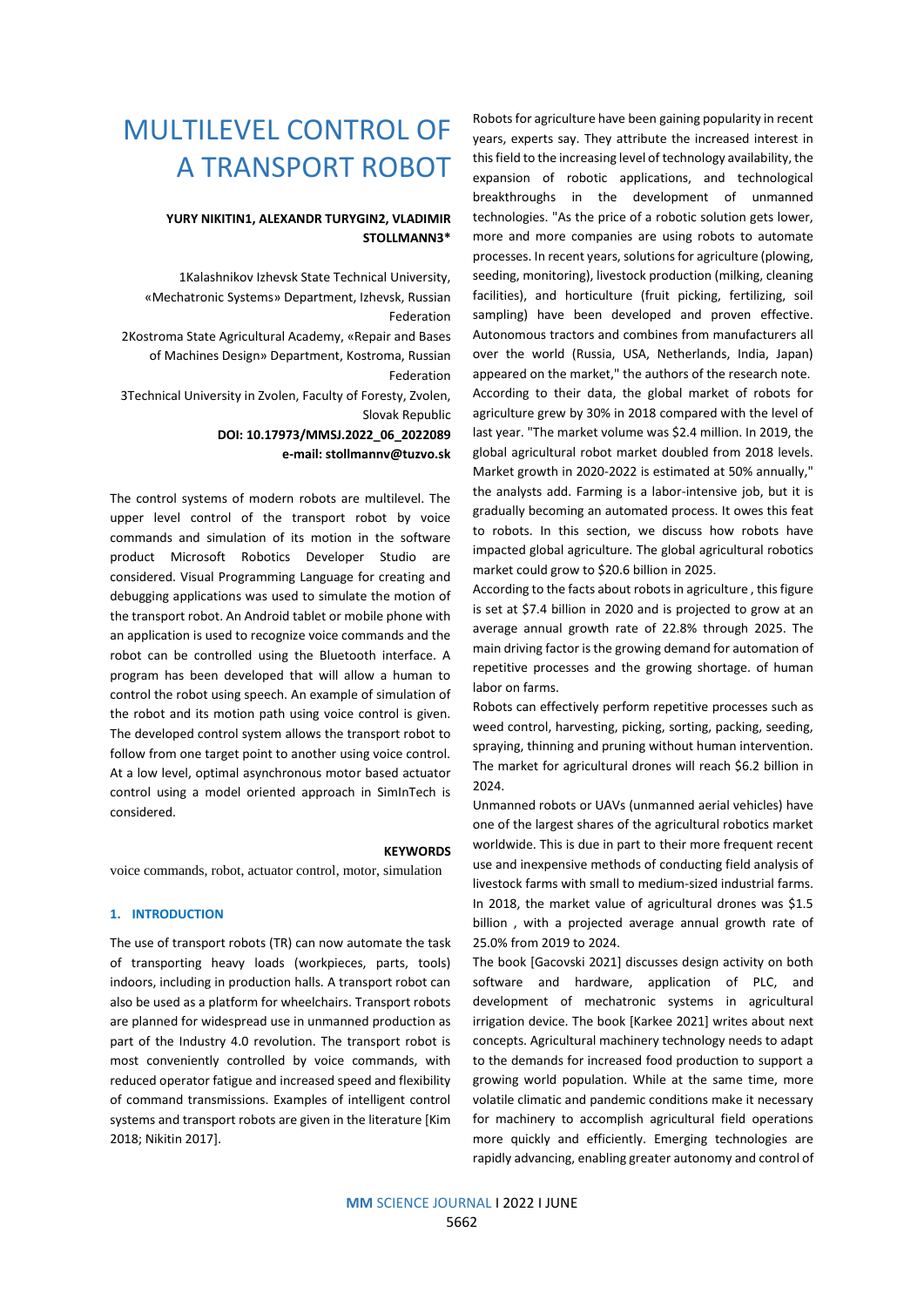field operations. Because of the importance of agricultural machines in perceiving cropping conditions and implementing management decisions, they will be a key part of any smart, digital agriculture scheme. Additionally, agricultural and field robots will likely be a part of the agricultural machine portfolio of the future, because autonomous machines enable a step change in the degree of perception and control that can be accomplished when human operator limitations are a constraint. Nevertheless, this type of autonomy in agricultural robotics can only be achieved through the use of multiple layers of technology. As a foundational technology layer, agricultural robotics must have machine architecture with both hardware and software components required for the robot's function. Then the robot must be aware of its location and the environment and cropping system around it.

In the book [Karkee 2021] the dynamic models of transport robots in the MatLab Simulink program are considered. In the book [Pradeep 2020] describes modern control methods on artificial intelligence, automatic and robotic systems.

The article [Turygin 2021] is devoted to the issue of the day to develop mathematical models of control systems for UAVs, which in modern conditions are increasingly used in the agricultural industry [Bozek 2016]. This article discusses the development of a mathematical model for controlling UAV drives. The analysis of four main channels of UAV control is carried out: bank control, pitch control, yaw control and throttle control. The obtained differential equation was linearized by expanding into a Taylor series and cutting off all terms above the first order. As a result, expressions were obtained for the linearized propeller speed coefficient, the linearized input voltage coefficient, and the linearized constant coefficient. These three parameters can be used to describe the dynamics of all UAV direct current (DC) motors. A modified proportional integral differential (PID) controller has been proposed and structural control schemes have been developed for all four channels.

The article [Qazizada 2016] explain analysis of inertial navigation system and accelerometric, gyroscopic sensors and describe possibilities of their application for inertial navigation of mobile robot.

The aim of the paper is to develop control systems for transport robots operating in non-deterministic conditions based on fuzzy logic and voice control and optimal control of asynchronous motor based drives using a model-based approach in SimInTech at the bottom level.

#### **2. MATERIAL AND METHODS**

The sentence structure, phrase values and speech morphology have to be programmed, in particular in the form of "rules" for the robot, and then transmitted via Bluetooth.

An Android tablet or mobile phone with an app that can be used to recognise voice commands is used to control the robot using the Bluetooth interface. In addition to voice control, the app allows the robot to be controlled using buttons or the phone's built-in accelerometer. For example, a slider allows you to control the speed of the robot. Two buttons are used to turn on the front and rear lights of the robot. Indications include a flashing light when the phone is connected to the robot and arrows that show the direction the robot is moving.

Motion simulations of a voice-controlled transport robot were performed in the Microsoft Robotics Developer Studio software environment using the Visual Programming Language (VPL). VPL is a visual programming environment for creating and debugging applications.

The Microsoft Robotics Developer Studio visual programming language is used to build and debug software applications for robots, allows 3D simulation of the robot's movement in virtual space, using NVIDIA PhysX technology, which allows using a modern physical model, as well as this language has simplified access to sensors and actuators in the robot, and supports several languages, including C#, Visual Basic, .NET, JScript, and IronPython. But this VPL language also has a significant drawback: there is no consideration and support for the real operating environment, only its simulation is used to control the transport robot, which may not fully match the real prototype. The more accurate the model, the more adjustments it requires in the software.

A multi-level control system has an upper level and a lower level of control. The upper control level is the intelligent control level. The lower level is the executive level. The wheel speed on the lower level is controlled by a microcontroller which generates pulse width modulation (PWM) output signals. The two wheels are controlled independently of each other.

A program was developed that would allow a human to control the robot using speech. Speech recognition was set up using the Windows control panel. The robot performs the following voice commands: "Drive Forwards" - set the DrivePower variable in both wheels to 0.1; "End Drive" - set the DrivePower variable in both wheels to 0.0; "Turn Left" - Turn the robot to the left by 45 degrees (using the RotateDegrees call); "Turn Right" - Turns the robot to the right by 45 degrees; "Turn Around" rotates the robot 180 degrees.

Three additional commands were used: "Begin Learning" - In the learning state, the robot writes commands; "End Learning" - the command instructs the robot to stop recording commands; "Perform Actions" - if the robot has received a task (and learning has ended), it must respond to this command by performing the actions described in the task.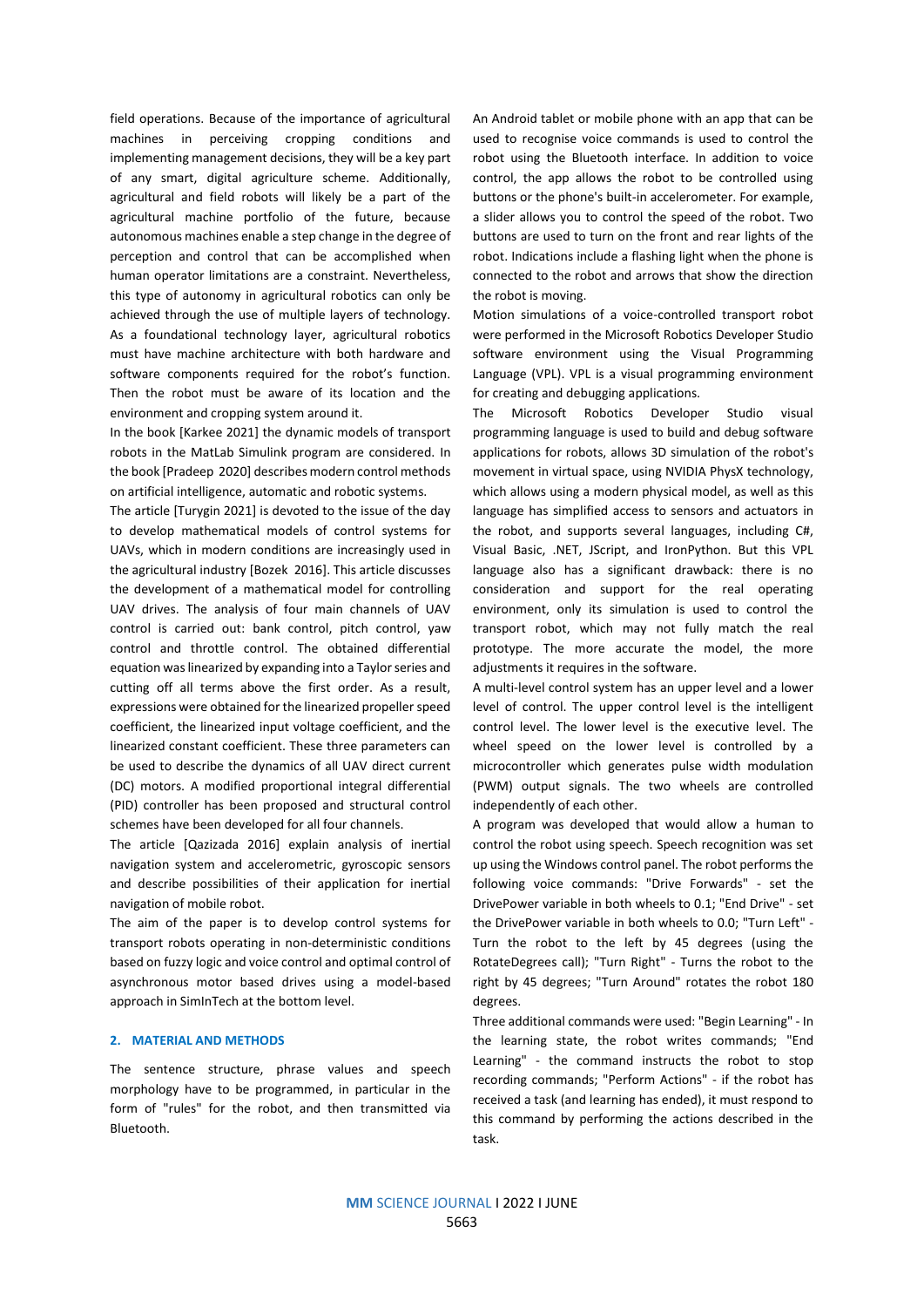A speech recognition service has been added for receiving a verbal command. A speech recognizer from Servicestoolbox has been selected. The speech recognizer service uses grammars that define words and phrases. The speech recognizer Guiservice was used to set up the grammar. After training the robot, it executes voice commands in a virtual space in the VPL Microsoft Robotics Developer Studio software environment.

Let's consider structural scheme of TR control system. The operator panel is a mobile automated workstation and is designed to implement the functions of the upper level of TR control:

1) man-machine interface in the form of a virtual control panel on a mobile device (cellular phone, tablet, laptop) with voice control,

2) TV signal display on a mobile device.

Functions of intellectual controller or second level of control are fulfilled by ADAM-5510M programmable controller. These functions are: reception of commands sent by upper level, their processing and transmission to controllers of lower level; acquisition of data from controllers of lower level as well as from sensors, attached directly to the intellectual controller; processing of received data, their representation for transmission to upper level of control; control of state of subsystems of vehicle-towing; transmission to upper level of necessary information by its request: data received from controllers of lower level and attached sensors, state of subsystems of vehicle-towing, etc. ADAM-5510M controller has 4 slots for installation of expansion modules, runs on the built-in operating system ROM-DOS, has four COM-ports: COM1 (RS-232); COM2 (RS-485); COM3 (RS-232) is a programming port used only for writing application software to flash memory and for operating the controller from an external host computer while debugging programs with a special utility; COM4 can be set as either RS-232 or RS-485. A total of 960 kbytes of flash memory is available for storing application software files, including executable modules. When the controller is powered up, an executable whose name is written in the *autorun.bat* file is automatically started, thus ensuring that the required application program is started.

The ADAM4520I RS-232 to RS-485 converter on the RS-232 input side is connected in parallel to the controller's COM1 port. This port is used for communication with the upper control level. COM2 port is used for communication with the lower control level - drive controllers.

The lower level of control uses vector control for induction motors [Crowder 2020; El-Sharkawi 2019]. Vector control was originally developed for high performance motors that need to operate smoothly over the entire speed range, generate full torque at zero speed and have high dynamic characteristics, including fast acceleration and deceleration [Hughes 2019; Kim Sang-Hoon 2017; Saga 2020]. Vector control is becoming increasingly popular, across all

industries, as induction motors have a number of advantages over DC motors [Nikitin 2020; Bozek 2018). It is expected that with the increasing computing power of microprocessors, vector control will eventually replace scalar control almost everywhere [Abramov 2018; Kuric 2021; Peterka 2020].

With vector control, an asynchronous or synchronous AC motor is controlled under all operating conditions, just like an independently excited DC motor. An AC motor behaves like a DC motor in which the magnetic field coupling and the armature flux ratio generated by the respective field current and armature (or torque component) are orthogonal, so that in torque control the field does not affect the flux ratio, hence the dynamic torque response is ensured [Bozek 2021; Shaytor 2020; Lekomtsev 2021; Saga 2014].

Vector control accordingly generates a three-phase PWM motor output voltage derived from a complex voltage vector to control a complex current vector derived from the input three-phase motor stator current through projections or back and forth rotations between the three-phase speeddependent and time-dependent system. and a twocoordinate time-dependent rotating reference system for these vectors [Shaitor 2021; Jancarik 2019].

Such a complex spatial stator current vector can be defined in the (d, q) coordinate system with orthogonal components in the d (straight) and q (quadrature) axes, so that the magnetic coupling component of the current field is aligned with the d axis and the torque component of the current is aligned with the q axis [Hartansky 2017; Hartansky 2020]. The coordinate system (d, q) of the induction motor can be superimposed on the three-phase sinusoidal system of the instantaneous (a, b, c) motor as shown in the accompanying illustration (phases b and c are not shown for clarity). The system current vector components (d, q) allow conventional control, such as proportional and integral or PI control, as in the case of a DC motor [Kabzinski 2017; Boldea 2020]. There are two methods of vector control: direct field oriented control (DFOC) and indirect field oriented control (IFOC) or forward control, with indirect control being used more frequently because in closed loop mode such drives operate more easily over the entire speed range from zero speed to high speed [Hughes 2019; Kim Sang-Hoon 2017]. In feedback vector control, magnitude and angle feedback signals are calculated directly using so-called voltage or current models. In direct feedback control, the flux space angle and flux magnitude signals first measure the stator currents and rotor speed and then obtain the eigen-angle of the flux space by summing the rotor angle corresponding to the rotor speed and the calculated reference value of the slip angle corresponding to the slip frequency [Luo 2019].

Sensorless alternating current (AC) motor control is attractive in terms of cost and reliability. Sensorless control requires obtaining rotor speed information from measured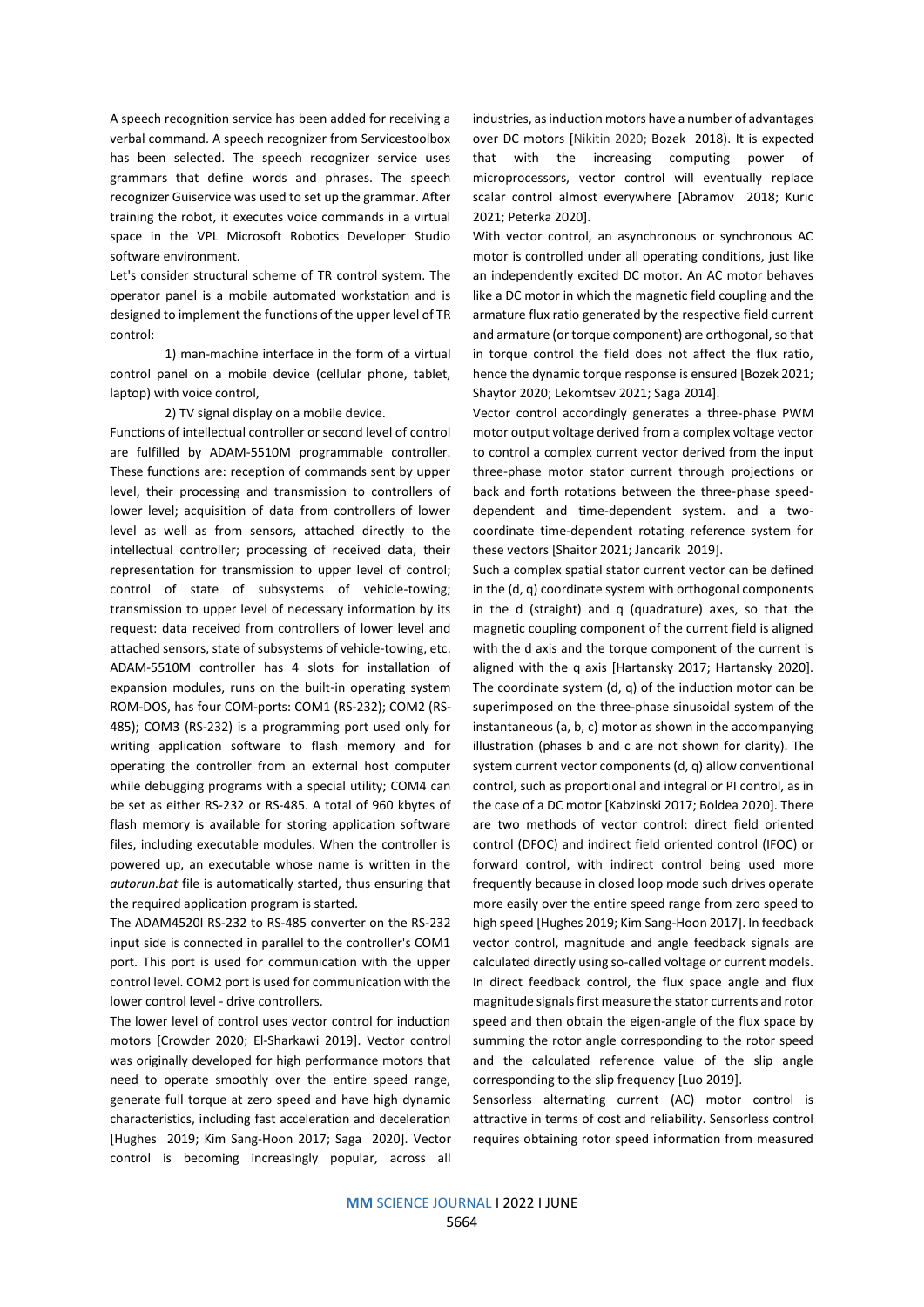stator voltages and currents in combination with open loop estimates or closed loop observers [Azzoug 2021].

Let us perform parametric synthesis of the PID control law based on a continuous motion module model. Let us define the following data and numerical values required for the synthesis of PID control law [Jain 2020; Turygin 2021]:

optimization parameters (optimizable parameters) – coefficients of PID control law *KP*, *KI*, *KD*;

- optimization criteria with step input action *U*<sup>0</sup> at 0.5% "tube" and  $M$ <sup>E</sup>= $M$ <sup>L</sup>, we can assume the following;

> - transient process should be without overshooting - adjustable value  $\varpi_r = 5.66 \pm 0.28$  rad.s<sup>-1</sup> (at 5% "tube"),

 $\omega_{r_{max}}$ =5.94 rad.s<sup>-1</sup>,  $\omega_{r_{min}}$ =5.38 rad.s<sup>-1</sup>;

- the transient time *tpp* = 0.9 s, determined by the fact that the controlled variable  $\varpi$ <sub>r</sub> enters the 5% "tube" area.

Such conditions should ensure that the control system moves from  $\omega_r=0$  at *t*=0 to  $\omega_r=5.66\pm0.28$  rad.s<sup>-1</sup> at *t* = *t*<sub>pp</sub> = 0.9 s;

The model in SimInTech program for parametric synthesis of a continuous PID control law for induction motor (IM) with stand-alone voltage inverter (VI) is shown in Fig. 1. The schematic window with the opened block "Calculation of transition process time" is shown in Fig. 2.



**Figure 1.** Model for parametric synthesis of a continuous PID control law



**Figure 2.** Expanded transition process time calculation sub-model

As an example, the calculation for uniform ascent uphill with 6% gradient of an empty TR weighing 1,700 kg, with a rated

speed of 12  $km.h^{-1}$  is given. The results with optimised transient plots are shown in Fig. 3 for wheel angular velocity.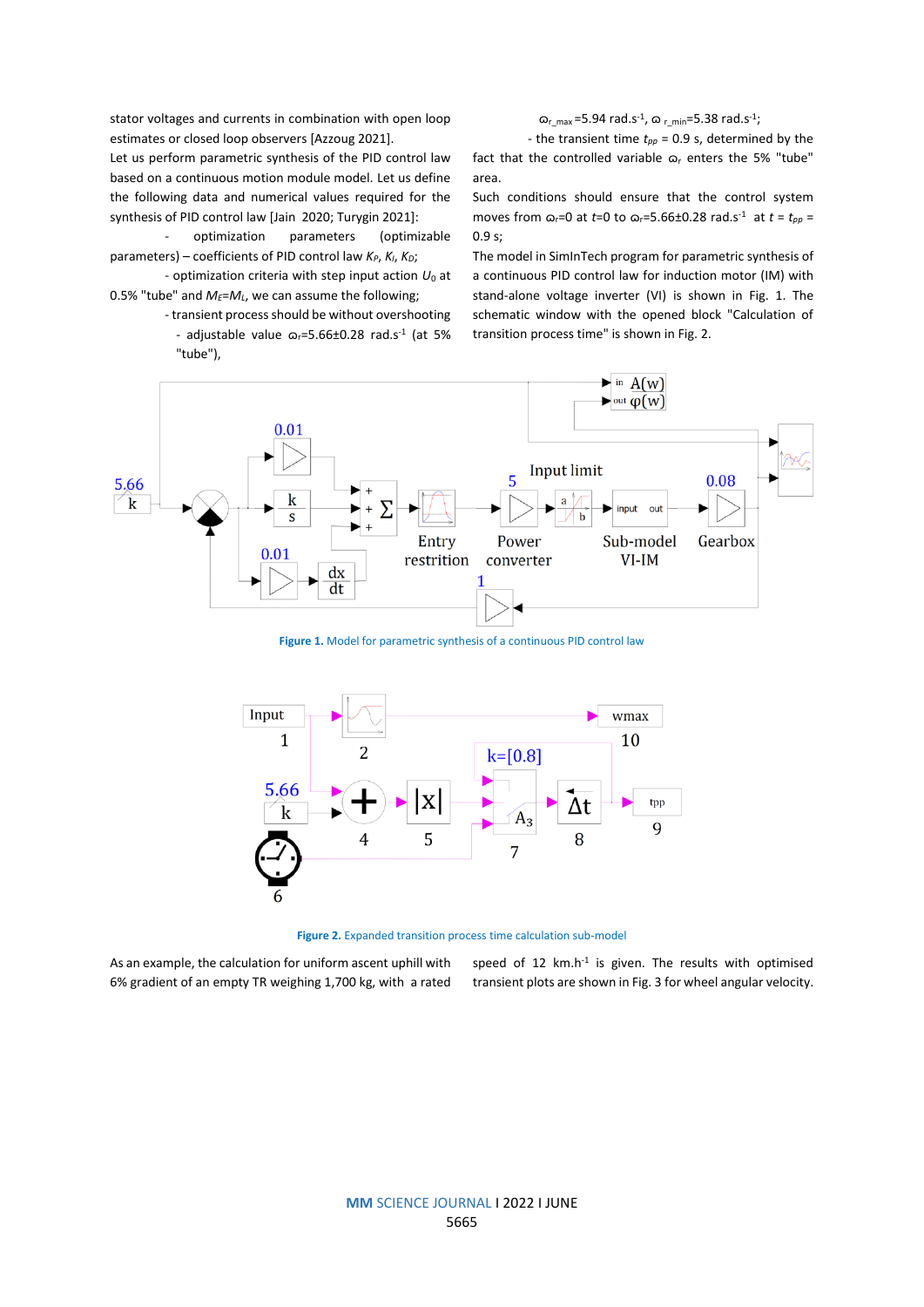

**Figure 3**. Graphical window of the Timeline block with optimised transient graph

Thus, as a result of parametric optimization of the PID control law based on a continuous model of a frequencycontrolled drive the optimum values of its amplification factors are found:  $K_p=6$ ;  $K_f=2.68$ ;  $K_d=0.01$ , at which the transient time is  $t_{pp}$  = 0.57 s, which is less than its prescribed allowable value of 0.9 s.

The control system uses sensors to determine the mass of the load and the inclination of the travel plane and automatically selects the optimum PID coefficients for the traction drive from a database (from empty to maximum load, 3 gradations (0,  $m_{max/2}$ ,  $m_{max}$ ), plane motion, uphill motion with 6% and 12% gradient (9 combinations in total). The optimum PID coefficients are then selected from the base. The required motor torque is calculated. The calculation is based on formulas (1-10). The input data for calculating the forces in the TR are shown in Tab. 1.

| Weight of the TR             | $m = 1,700 \text{ kg}$                                                |
|------------------------------|-----------------------------------------------------------------------|
| Cargo weight                 | $m_r = 2,000 \text{ kg}$                                              |
| Speed                        | $V = 12 \frac{\text{km}}{\text{h}} = 3.333 \frac{\text{m}}{\text{s}}$ |
| Wheel diameter               | $D = 588$ mm                                                          |
| Efficiency of the<br>gearbox | $\eta_{fr} = 0.95$                                                    |
| Gear ratio                   | $i_r = 12.7$                                                          |

| TR height | $B=0.7 m$   |
|-----------|-------------|
| TR width  | $H = 1.3 m$ |

**Table 1**. Input data for calculation of forces in TR

# **3. RESULTS AND DISCUSSION**

In the calculations, the slope was converted from percentages to degrees and then to radians. The mass of the load was added to the mass of the TR. The results of the calculations of the required motor torques are shown in Tab. 2.

|                                | Weight of cargo, kg |       |       |  |
|--------------------------------|---------------------|-------|-------|--|
| Inclination of<br>the plane, % |                     | 1,000 | 2,000 |  |
|                                | 8.38                | 13.16 | 17.94 |  |
|                                | 33.18               | 52.54 | 71.91 |  |
| 12                             | 57.85               | 91.73 | 125.6 |  |

**Table 2.** Results of calculations of the required motor torques, N∙m

Finding the optimal coefficients of the PID controller. For each moment of resistance, the optimum PID coefficients are found and recorded in the Table 3. Table 3 shows PID regulator coefficients (*Kp*; *Ki*; *K<sup>d</sup>* for 9 combinations of weight of cargo (0; 1,000 kg; 2,000 kg) and inclination of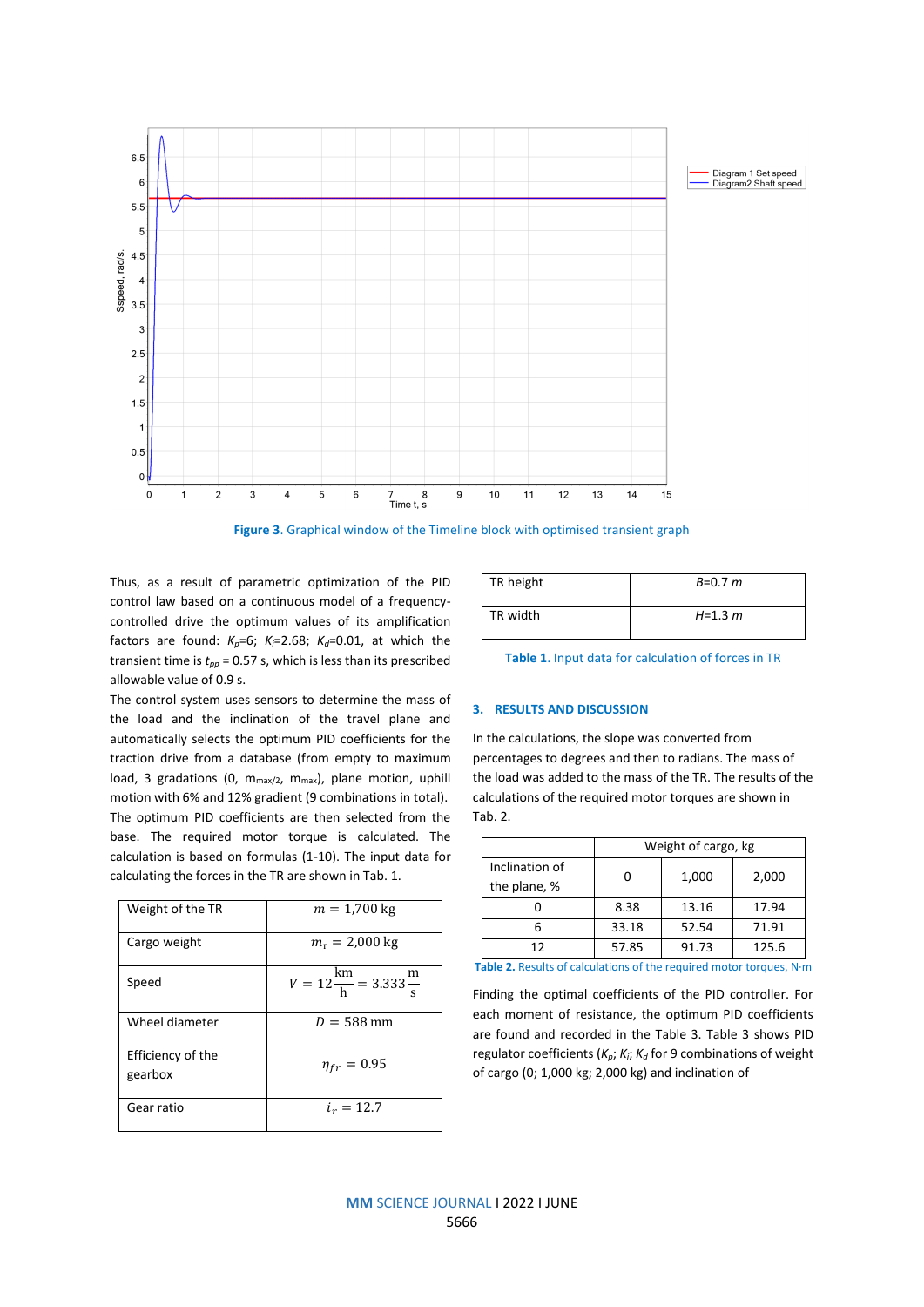

**Figure 4.** Model for parametric synthesis of a discrete PID control law with optimization results

the plane (0.6%, 12%). Fig. 4 shows model for parametric synthesis of a continuous PID control law with optimization results.

|             | Weight of cargo, kg |             |             |  |
|-------------|---------------------|-------------|-------------|--|
| Inclination |                     |             |             |  |
| of the      | ŋ                   | 1,000       | 2,000       |  |
| plane, %    |                     |             |             |  |
|             | 5.84; 2.06;         | 6.42; 2.47; | 5.9; 1.28;  |  |
|             | 0.01                | 0.01        | 0.31        |  |
| 6           | 6; 2.68;            | 6.62; 1.89; | 6.78; 2.68; |  |
|             | 0.01                | 0.01        | 0,          |  |
| 12          | 5.33; 2.12;         | 6.63; 1.89; | 7.15; 1.95; |  |
|             | 0.02                | 0.01        | 0.39        |  |

**Table 3.** Found PID regulator coefficients for 9 combinations

After completion of the amplitude-frequency response calculation process, the boundary (maximum) value of the quantization period *TMAX* is calculated, at which the adequacy of the continuous model to its continuous-discrete motion module must be preserved:

 $T_{MAX} = \pi / \omega_{nMAX} = 3.14/167 = 0.0188$  s  $\approx 0.02$  s. (1)

## **4. CONCLUSION**

The developed control system allows a transport robot to follow from one target point to another using voice control. The task of controlling a robot using voice control is greatly simplified, since it requires almost no special skills from the operator. Ultimately, voice control will facilitate the use of robots in industry, household and other areas. It will be possible to control not only robots, but also other devices that have microprocessor control. When controlling multiple objects, the address of the object that will execute the command must be set, also using voice control.

Calculated torques on the TR motor shaft 8.38 N∙m for driving without load at the rated speed, 18.14 N∙m for driving with a load of 2,000 kg, 57.85 N∙m for driving with a load of 2,000 kg at the rated speed, 125.61 N∙m for driving at the rated speed.

Necessary torque at engine shaft at acceleration along horizontal surface of empty TR and with a load of 2,000 kg is 36.3 N∙m and 61.15 N∙m respectively. At acceleration up to 12% of TP with an empty load and with a load of 2,000 kg 85.83 N∙m and 176.94 N∙m respectively.

Induction motor has a maximum torque of 195 N∙m at least, from which you can conclude that the selected asynchronous motor ADT6.0MP satisfies the traction requirements.

As a result of parametric optimization of the PID control law based on a continuous model of a frequency-controlled drive, the optimal values of its amplification coefficients are found:  $K_p = 0.01$ ;  $K_i = 8.91$ ;  $K_d = 0.01$ , at which the transient time is  $t_{tp}$  = 0.341 s, which is less than its specified permissible value 0.9 s.

# **ACKNOWLEDGMENTS**

This publication is the result of the project implementation: Comprehensive research of mitigation and adaptation measures to diminish the negative impacts of climate changes on forest ecosystems in Slovakia (FORRES), ITMS: 313011T678 (100 %) supported by the Operational Programme Integrated Infrastructure (OPII) funded by the ERDF.

# **REFERENCES**

[Abramov 2018] Abramov, I. et al. Offline programming of robot model with virtual environment support. 12th International Conference ELEKTRO 2018, Publisher: IEEE, Mikulov, Czech Republic. 21-23 May 2018, ISBN 978-1-5386- 4759-2, pp. 1-6.

#### Doi: 10.1109/ELEKTRO.2018.8398315

[Azzoug 2021] Azzoug, Y. et al. High-performance vector control without AC phase current sensors for induction motor drives: Simulation and real-time implementation. ISA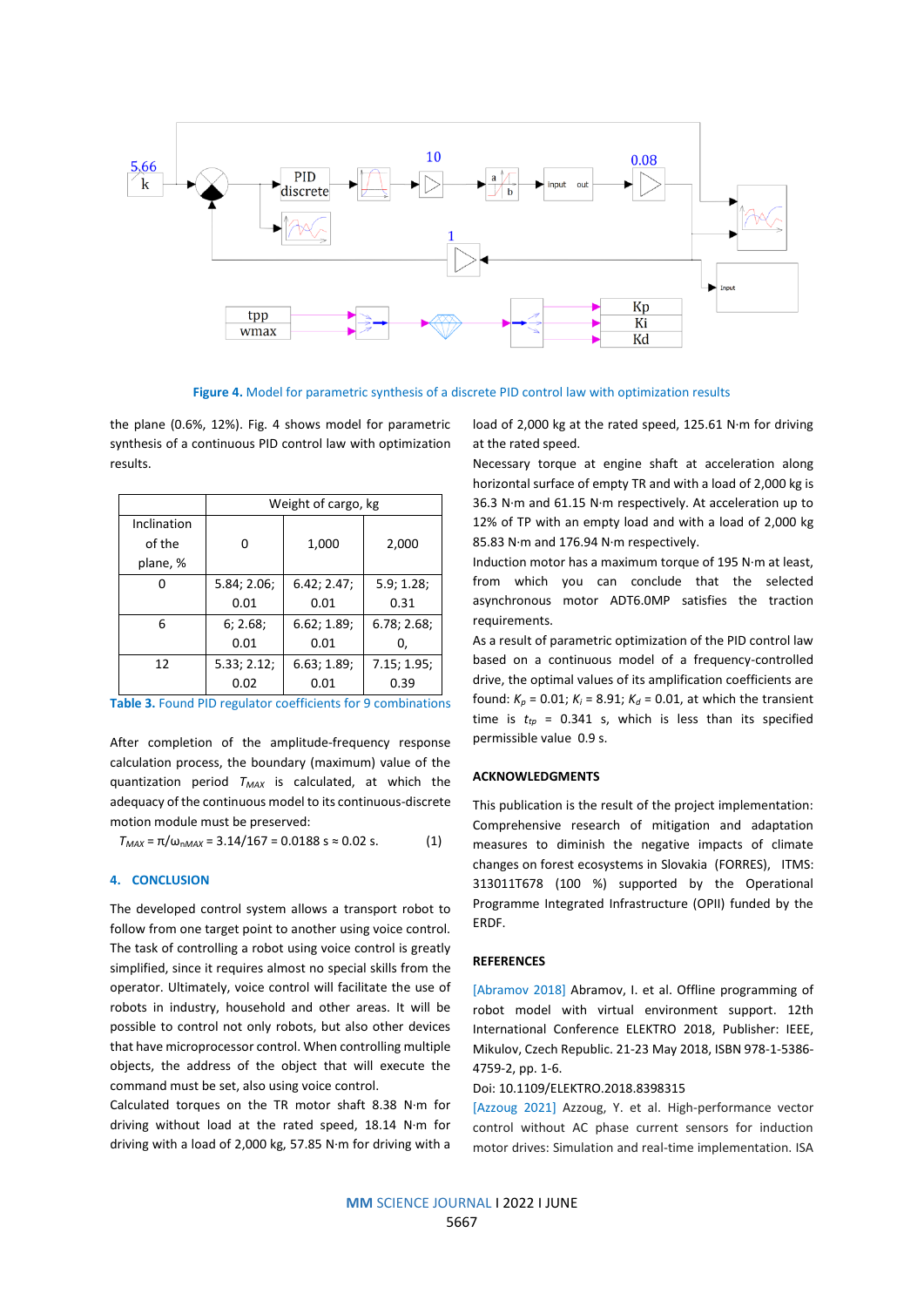Transactions Journal, Vol. 109, 2021, ISSN 0019-0578, pp. 295-306. Doi: 10.1016/j.isatra.2020.09.021

[Boldea 2020] Boldea, I. Induction machines handbook: steady state modeling and performance. Series: Electric power engineering Third edition. CRC Press, 2020, 433 p. ISBN: 978-0367466121

[Bozek 2016] Bozek, P. et al. Geometrical method for increasing precision of machine building parts. In Procedia Engineering: International Conference on Manufacturing Engineering and Materials, ICMEM 2016, Novy Smokovec, Slovakia, 6 - 10 June 2016

[Bozek 2018] Bozek, P. et al. Reverse validation of a programmed robot trajectory based on INS. 12th International Conference ELEKTRO 2018. IEEE, Mikulov, Czech Republic, 21-23 May 2018. Pp. 1-4. Doi: 10.1109/ELEKTRO.2018.8398369

[Bozek 2021] Bozek, P. and Nikitin, Y. The Development of an Optimally-Tuned PID Control for the Actuator of a Transport Robot. Actuators, Vol.10, Issue 8, 195, ISSN 2076-0825. Doi: 10.3390/act10080195

[Crowder 2020] Crowder, R. Electric Drives and Electromechanical Systems: Applications and Control. 2nd Edition. Butterworth-Heinemann. 2020, ISBN 978-0-08- 102884-1. 309 p.

[El-Sharkawi 2019] EL-SHARKAWI, M.A. . Fundamentals of Electric Drives. 2nd Edition. Cengage Learn, 2019, ISBN 978-1- 305-97096-0, 364 p.

[Gacovski 2021] Gacovski, Z. Mechatronics and Robotics. Arcler Press, 2021, ISBN: 978-1-77407-775-7, 437 p.

[Hartansky 2017] Hartansky, R. et al. Modifying and accelerating the method of moments calculation. In Computing and Informatics, Vol. 36, No. 3, 2017, ISSN 1335- 9150, pp. 664-682. Doi:10.4149/cai 2017 3 664

[Hartansky 2020] Hartansky, R. et al. Novel method of contactless sensing of mechanical quantities. In Measurement Science Review, Vol. 20, No. 3, 2020, . ISSN 1335-8871, pp. 150-156

[Hughes 2019] Hughes, A. and Drury, B. Electric Motors and Drives: Fundamentals, Types and Applications. 5th Edition. Newnes, 2019, ISBN 978-0-08-102615-1, 495 p.

[Jain 2020] Jain, J.K. et al. Concurrent PI controller design for indirect vector controlled induction motor. Asian Journal of Control, Vol. 22, No. 1, 2020, pp. 130–142. Doi: 10.1002/asjc.1911

[Jancarik 2019] Jancarik, V. et al. Autonomous sensor of electromagnetic field. In Review of Scientific Instruments, Vol. 90, Iss. 6, 2019, ISSN 0034-6748. Doi:10.1063/1.5090185

[Kabzinski 2017] Kabzinski, J. Advanced Control of Electrical Drives and Power Electronic Converters. Studies in Systems, Decision and Control, Volume 75. Springer International Publishing, Switzerland, 2017, 378 p. Doi: 10.1007/978-3-319- 45735-2

[Karkee 2021] Karkee, M. and Zhang Q. Fundamentals of Agricultural and Field Robotics. Agriculture Automation and

Control. Springer, 2021, ISBN 978-3-030-70399-8, 462 p.. Doi: 10.1007/978-3-030-70400-1

[Kim Sang-Hoon 2017] Kim Sang-Hoon. Electric Motor Control: DC, AC, and BLDC Motors. Elsevier Science, 2017, ISBN 978-0128121382, 438 р.

[Kim 2018] Kim, J. et al. Robot Intelligence Technology and Applications 5. Springer, 2018, ISBN 978-3319784519, 579 p.. Doi: 10.1007/978-3-319-78452-6

[Kuric 2021] Kuric, I. et al. Analysis of diagnostic methods and energy of production systems drives. Processes, Vol.9, Issue 5, 843, 2021, ISSN: 2227-9717. Doi: 10.3390/pr9050843

[Lekomtsev 2021] Lekomtsev, P.V. et al. DC Motor Identification Based on Quasi-Optimal Nonlinear Control Algorithm. Vestnik IzhGTU imeni M.T. Kalashnikova, Vol. 24, No. 2, 2021, pp. 68-76 (in Russ.). Doi: 10.22213/2413-1172- 2021-2-68-76. (In Russian: Identifikaciya dvigatelya postoyannogo toka na osnove kvazioptimalnogo nelinejnogo algoritma upravleniya)

[Luo 2019] Luo, Y.C. and Tsai, C.L. Speed estimation vectorcontrolled induction motor drive based on fuzzy logic control flux estimator. Journal of Low Frequency Noise, Vibration and Active Control, Vol. 38(3–4), 2019, pp. 1220–1233. Doi: 10.1177/1461348418784187

[Nikitin 2017] Nikitin, Y.R. and Teplyakova, M.Y. Transport robot control by voice commands. Intelligent Systems in Manufacturing. Vol. 15. No. 3. 2017, ISSN 1813-7911, pp. 112- 117. (in Russ.). Doi: 10.22213/2410-9304-2017-3-112-117. (In Russian: Upravlenie transportnym robotom golosovymi komandami)

[Nikitin 2020] Nikitin, Y.R. BLDC motor identification based on optimal control model in the state space. IOP Conference Series: Materials Science and Engineering, Volume 971, Modeling of technical systems. CAD/CAM/CAE – technologies, 2020.

Doi:10.1088/1757-899X/971/4/042063

[Peterka 2020] Peterka, J. et al. Diagnostics of automated technological devices. In MM Science Journal, Vol. 2020, october 2020, ISSN 1803-1269, pp.27-34.

[Pradeep 2020] Pradeep, N. Modern Techniques for Agricultural Disease Management and Crop Yield Prediction. Advances in Environmental Engineering and Green Technologies. IGI Global, 2020, 311 p. ISBN 978-1522596325 [Saga 2014] Saga, M. et al. Chosen numerical algorithms for interval finite element analysis. Modelling of Mechanical and Mechatronic Systems, Procedia Engineering, Volume 96, 2014, pp. 400-409. Doi10.1016/j.proeng.2014.12.109.

[Saga 2020] Saga, M. et al. Case study: Performance analysis and development of robotized screwing application with integrated vision sensing system for automotive industry. International Journal of Advanced Robotic Systems, Vol. 17, Issue 3, 2020, ISSN: 1729-8806. Doi10.1177/1729881420923997

[Shaytor 2020] Shaytor, N.M. and Gorpinchenko, A.V. Dynamic Modes of Asynchronous Motors in Drives of Power